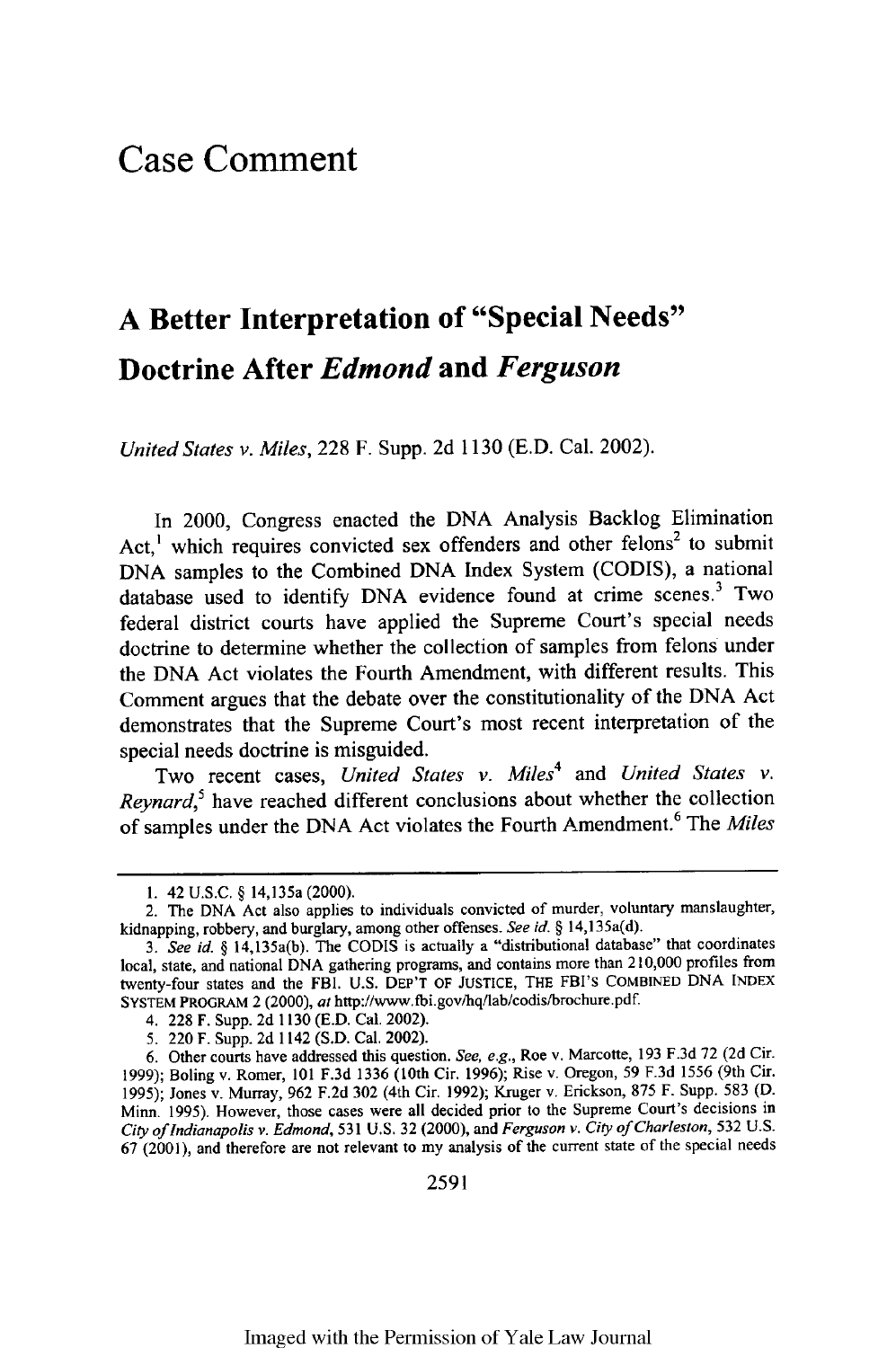and *Reynard* courts agreed that the blood-sample extractions mandated by the Act are warrantless searches lacking probable cause, and therefore would be constitutional only if they fell under the "special needs" exception to the warrant requirement.<sup>7</sup> This exception holds that the government may conduct a search without a warrant or probable cause "when special needs, beyond the normal need for law enforcement, make the warrant and probable-cause requirement impracticable."<sup>8</sup> Both courts further agreed that the Court's recent decisions in *City of Indianapolis v. Edmona9* and *Ferguson v. City of Charleston°* should be the guideposts for special needs inquiry. The courts disagreed only on the outcome of that inquiry: *Miles* struck down the DNA Act searches,<sup>11</sup> while *Reynard* upheld them.<sup>12</sup>

Part I of this Comment summarizes the special needs doctrine as interpreted in *Edmond* and *Ferguson;* Part II offers an alternative approach to the doctrine; and Part III applies that alternative approach to the CODIS, concluding that the constitutionality of the CODIS should be evaluated under the alternative doctrine.

**I**

In discussing the DNA Act searches, both the *Miles* and *Reynard* courts relied on *City of Indianapolis v. Edmond* and *Ferguson v. City of Charleston.13 In Edmond,* the Court struck down Indianapolis's highway checkpoint program, under which randomly stopped cars were visually inspected by officers and sniffed by narcotics-detecting dogs. $14$  Unlike highway checkpoints with virtually identical effects upheld in earlier cases, 15 Indianapolis's program was created for the "primary purpose [of detecting] evidence of ordinary criminal wrongdoing."<sup>16</sup> Thus, the Border

- 12. 220 F. Supp. 2d at 1169.
- **13.** *Miles,* 228 F. Supp. 2d at 1135-38; *Reynard,* 220 F. Supp. 2d at 1165-68.

doctrine. Two additional cases on the constitutionality of the DNA Act have been decided since *Edmond* and *Ferguson,* but those cases do not discuss either decision. *See* United States v. Meier, CR No. 97-72 HA, 2002 U.S. Dist. LEXIS 25755 (D. Or. Aug. 6, 2002); Groceman v. United States Dep't of Justice, No. CIV.A.301CV1619G, 2002 WL 1398559 (N.D. Tex. June 26, 2002).

<sup>7.</sup> See *Miles,* 228 F. Supp. 2d at 1134; *Reynard,* 220 F. Supp. 2d at 1165; *see also* Skinner v. Ry. Labor Executives' Ass'n, 489 U.S. 602, 616 (1989) (holding that taking a blood sample is a search under the Fourth Amendment).

<sup>8.</sup> Griffin v. Wisconsin, 483 U.S. 868, 873 (1987) (internal quotation marks and citation omitted). Importantly, not every special needs search is constitutional. If the exception applies, the court must then balance the nature of the privacy interest, the character of the intrusion, and the nature of the government's concern to determine whether the search is reasonable.

<sup>9. 531</sup> U.S. 32.

<sup>10. 532</sup> U.S. 67.

**I.** 228 F. Supp. 2d at 1141.

<sup>14. 531</sup> U.S. at 48.

<sup>15.</sup> *Compare id.* at 35-36, *with* Mich. Dep't of State Police v. Sitz, 496 U.S. 444, 447-48 (1990), and United States v. Martinez-Fuerte, 428 U.S. 543, 545-47 (1976).

<sup>16.</sup> *Edmond,* 531 U.S. **at41.**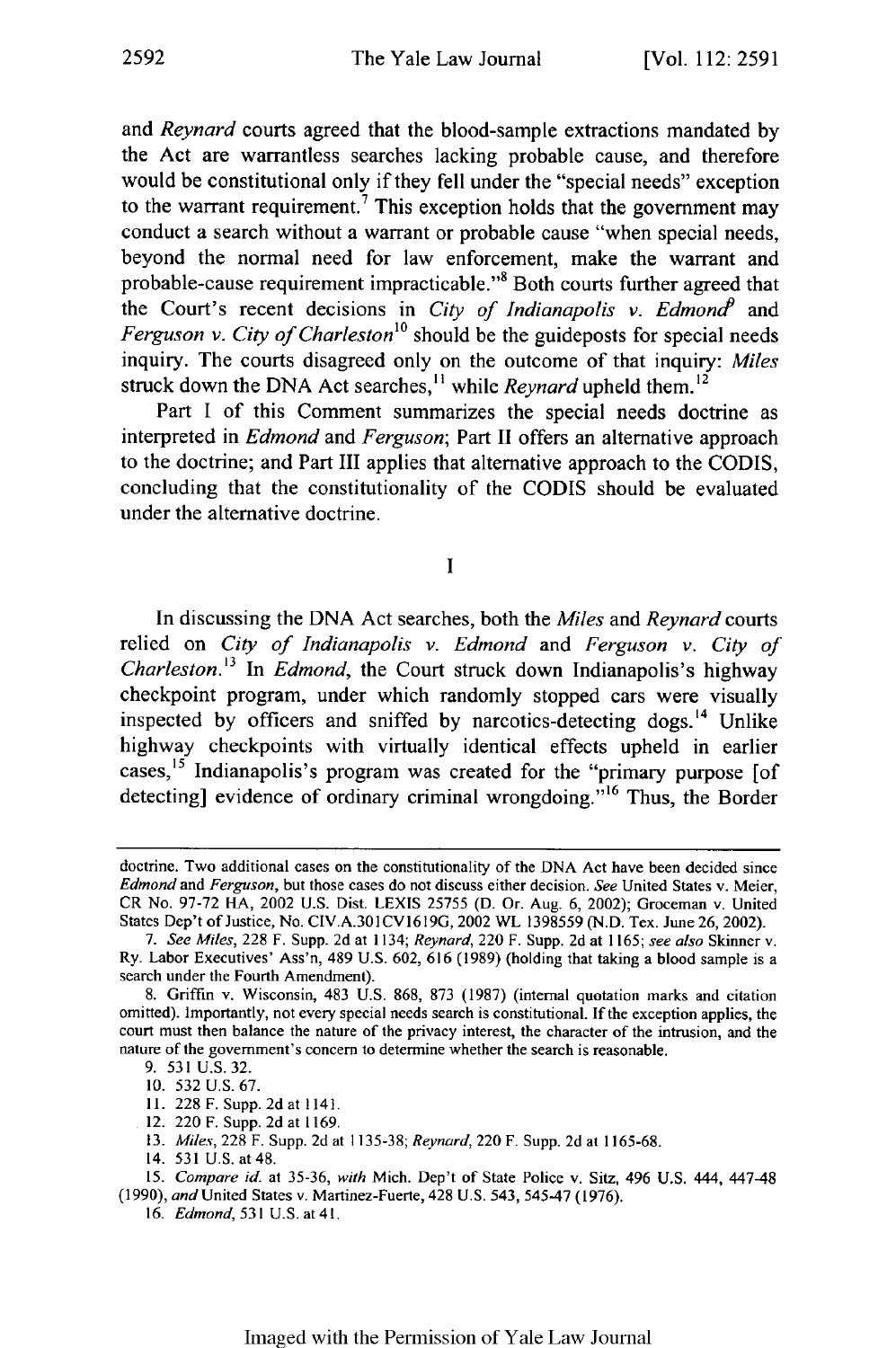Patrol could stop cars near the border, $^{17}$  and the police could stop motorists for sobriety checks, $18$  because in both cases the searches were justified by a primary purpose distinct from "general crime control ends," namely, safeguarding the border and removing drunk drivers from the roads. But because Indianapolis had conceded that its program "unquestionably [had] the primary purpose of interdicting illegal narcotics,"<sup>19</sup> the program could not be similarly justified.

In *Ferguson,* Charleston proved that it had learned from Indianapolis's unwise concession in *Edmond.* Charleston argued that a public hospital's policy of testing pregnant women for cocaine use had the primary non-lawenforcement purpose of protecting the health of mother and child, and therefore fell within the special needs exception.<sup>20</sup> The Court nevertheless struck down the program, concluding that while the "ultimate goal of the program" may have been to get the women into treatment, the "immediate object of the searches was to generate evidence *for law enforcement purposes* in order to reach that goal."<sup>21</sup>

How did the Court distinguish the "immediate object of the searches" at issue in *Ferguson* from the warrantless drug-testing programs upheld in earlier cases? Here again, the Court defined the special needs category by considering the primary purpose to which the government intended to put the results of the search. Each of the earlier programs upheld by the Court was justified by a purpose that did not involve arrest and prosecution: protecting the integrity of the front lines in the war on drugs, $^{22}$  gathering reliable data on train accidents caused by substance abuse, $2^3$  or ensuring the safety of high school students.<sup>24</sup> The Charleston policy, by contrast, focused on "the arrest and prosecution" of the drug-abusing mothers.<sup>25</sup>

Taken together, *Edmond* and *Ferguson* articulate a kind of evidentiary approach to special needs analysis. In determining whether a warrantless search falls under the special needs exception, the court asks, "What is the primary purpose to which the government intends to put the results of the search?" If the answer is simply, "to generate evidence for law enforcement *purposes*,"<sup>26</sup> then the exception does not apply. If, however, the government

*<sup>17.</sup> Martinez-Fuerte,* 428 U.S. 543.

*<sup>18.</sup> Sitz,* 496 U.S. 444.

<sup>19.</sup> *Edmond,* 531 U.S. at 40. Because of this concession, the Court "express[ed] no view" on whether an *identical* checkpoint program justified by "the primary purpose of checking licenses" would be constitutional. *Id.* at 47 n.2.

<sup>20.</sup> Ferguson v. City of Charleston, 532 U.S. 67, 73 (2001).

<sup>21.</sup> ld. at 83.

<sup>22.</sup> Nat'l Treasury Employees Union v. Von Raab, 489 U.S. 656. 670 (1989).

<sup>23.</sup> Skinner v. Ry. Labor Executives' Ass'n, 489 U.S. 602, 620-23 (1989).

<sup>24.</sup> Bd. of Educ. v. Earls, 536 U.S. 822 (2002).

<sup>25.</sup> *Ferguson,* 532 U.S. at 82 (citation omitted).

<sup>26.</sup> *Id.* at 83.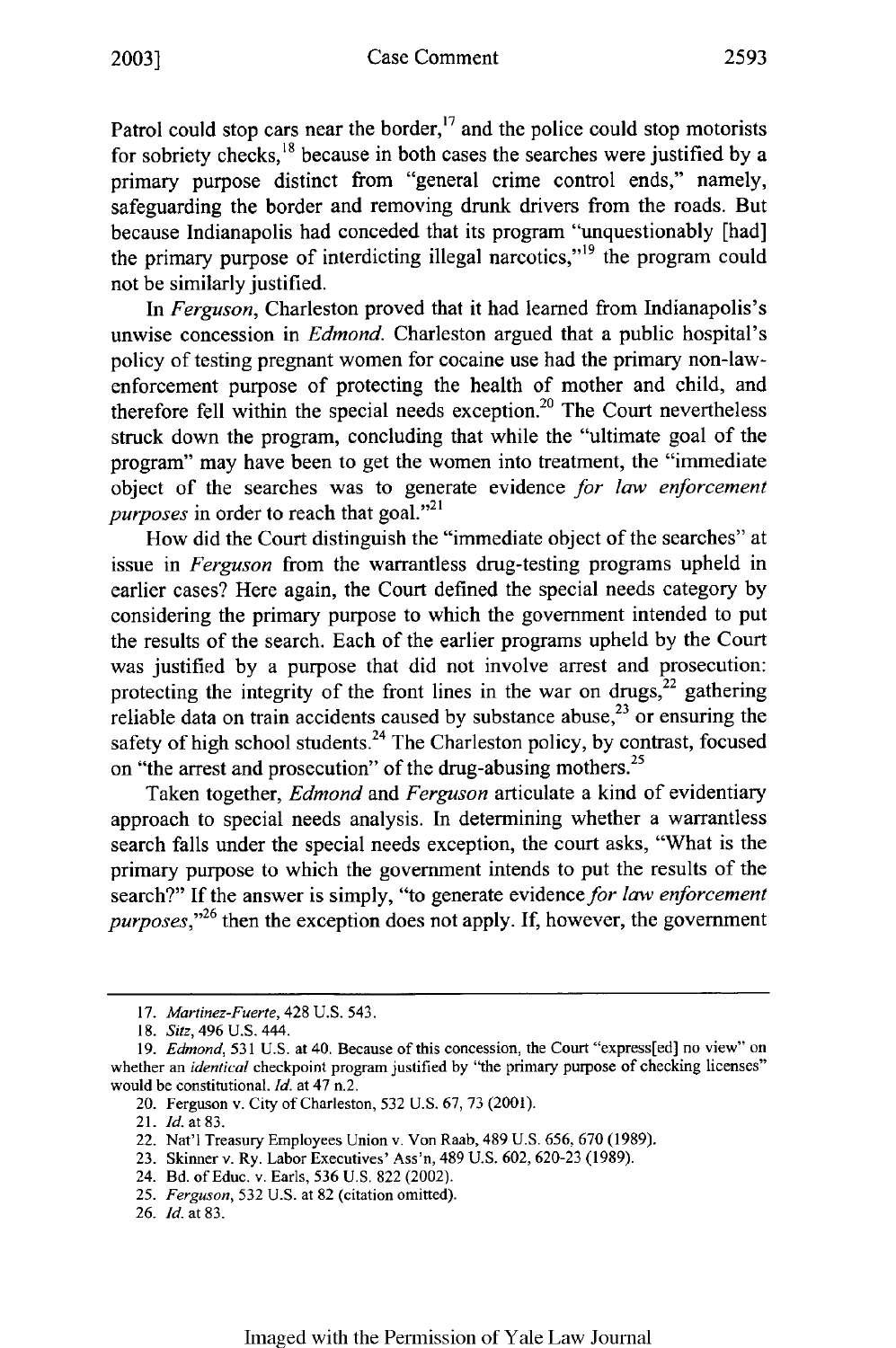can plausibly argue that it needs the search results primarily for something other than criminal prosecution, then the special needs exception applies.

The *Miles* and *Reynard* courts faithfully applied this test in their analyses of the constitutionality of the DNA Act searches. In both cases, the government argued that the primary purpose of the searches was to create a more accurate DNA database, which would assist law enforcement in solving past and future crimes and thereby ensure a more accurate criminal justice system.<sup>27</sup> The *Miles* court concluded that this purpose was "indistinguishable from the government's basic interest in enforcing the law," since the evidence was being used to solve and prosecute crimes. $^{28}$ The *Reynard* court, on the other hand, found that "the creation of a more accurate criminal justice system" was a purpose that went beyond "the normal need for law enforcement."<sup>29</sup>

Thus, the debate between the *Miles* and *Reynard* courts over the constitutionality of the DNA Act searches amounted to a semantic disagreement over the meaning of "law enforcement purposes."  $30\;\mathrm{By}$ focusing their attention on whether the creation of a more accurate criminal justice system is a "law enforcement purpose," both courts ignored many of the central issues pertaining to the reasonableness of the DNA Act searches.

This definitional quandary, moreover, is inevitable under the special needs test as articulated in *Edmond* and *Ferguson.* Those cases frame the special needs inquiry in terms of whether the government's primary purpose in obtaining the results of the search is law-enforcement-related. In applying this test, lower courts faced with special needs arguments will have to determine (1) whether a given purpose is non-law-enforcementrelated, and (2) if so, whether that is the primary purpose of the search.

But there are several reasons why these questions are not helpful in determining whether warrantless searches are reasonable, which is, after all, the point of the special needs exception. First, there is no reason to believe that searches conducted primarily for non-law-enforcement purposes are categorically more likely to be reasonable than law enforcement searches. The Court has noted, "It is surely anomalous to say that the individual and his private property are fully protected by the Fourth Amendment only when the individual is suspected of criminal behavior." $31$ 

<sup>27.</sup> *Miles,* 228 F. Supp. 2d at 1138-39; United States v. Reynard, 220 F. Supp. 2d 1142, 1167 (S.D. Cal. 2002).

<sup>28. 228</sup> F. Supp. 2d at 1139.

<sup>29. 220</sup> F. Supp. 2d at **1168.**

<sup>30.</sup> At the end of its opinion, the *Miles* court noted, "The only difference between *Reynard* and the court's decision here is that in *Reynard* the court concluded that the Act's goals of ensuring accurate prosecution and creating a more complete DNA database were distinct from general law enforcement objectives." 228 F. Supp. 2d at 1141.

<sup>31.</sup> Camara v. Mun. Court, 387 U.S. 523, 530 (1967) (applying the warrant requirement to municipal housing inspections); *see also* Michigan v. Tyler, 436 U.S. 499, 504 (1978) ("The decisions of this Court firmly establish that the Fourth Amendment extends beyond the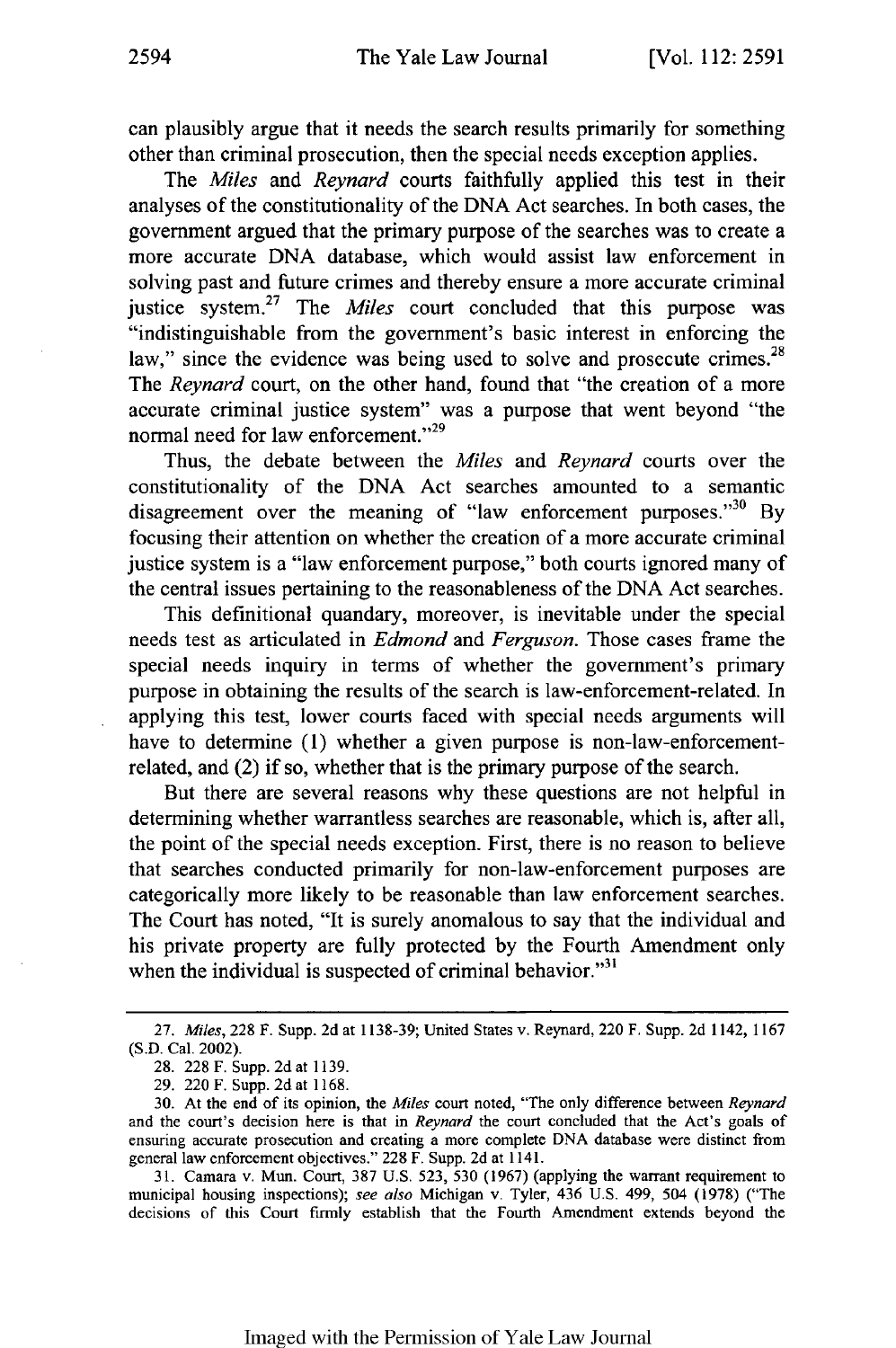Second, the distinction between law enforcement and non-lawenforcement purposes is not entirely clear. Most of the warrantless searches upheld under special needs analysis had a law enforcement purpose in the sense that they ultimately led to an arrest and/or criminal prosecution.<sup>32</sup> Conversely, nearly any law enforcement search could also be said to have a non-law-enforcement purpose, since "law enforcement involvement always serves some broader social purpose or objective. $133$  Thus, most warrantless searches will have both law enforcement and non-law-enforcement purposes. *Edmond* and *Ferguson* suggest that a special needs search is one in which the non-law-enforcement purpose is "primary," but offer little guidance about how to distinguish primary from secondary purposes.<sup>34</sup>

Third, the special needs test suggests that subjective intent is relevant to the reasonableness of the search: "[O]ur special needs.. .cases demonstrate that purpose is often relevant when suspicionless intrusions pursuant to a general scheme are at issue." $35$  But this approach is inconsistent with the Court's holding in *Whren v. United States* that an actor's motive does not "invalidate[] objectively justifiable behavior under the Fourth Amendment."<sup>36</sup>

II

The special needs doctrine as articulated in *Edmond* and *Ferguson* and applied in *Miles* and *Reynard* asks an *evidentiary* question: Does the government have a special (i.e., non-law-enforcement-related) need for the fruits of the search? I propose that the special needs doctrine should instead ask an *administrative* question: Does the context of the search at issue

paradigmatic entry into a private dwelling by a law enforcement officer in search of the fruits or instrumentalities of crime."); William **J.** Stuntz, *Privacy's Problem and the Law of Criminal Procedure,* 93 MICH. L. REV. 1016, 1017 (1995) ("[M]uch of what the modem state does *outside* of ordinary criminal investigation intrudes on privacy just as much as the kinds of police conduct that Fourth and Fifth Amendment law forbid.").

<sup>32.</sup> *See, e.g.,* Mich. Dep't of State Police v. Sitz, 496 U.S. **444** (1990); Griffin v. Wisconsin, 483 U.S. 868 (1987); New Jersey v. T.L.O., 469 U.S. 325 (1985); United States v. Martinez-Fuerte, 428 U.S. 543 (1976); *cf Camara,* 387 U.S. at 530-31 (stating that noncriminal searches frequently have criminal consequences).

<sup>33.</sup> Ferguson v. City of Charleston, 532 U.S. 67, 84 (2001).

<sup>34.</sup> D.H. Kaye, *The Constitutionality of DNA Sampling on Arrest,* **10** CORNELL J.L. & PUB. POL'Y 455, 496 (2001) ("[N]either *Edmond* nor *Ferguson* reaches the more vexing question of what evidence can be used to infer purpose when the government contends that its immediate purpose in instituting an investigative practice is something other than (or in addition to) pure crime control.").

<sup>35.</sup> City of Indianapolis v. Edmond, 531 U.S. 32, 47 (2000).

<sup>36. 517</sup> U.S. 806, 812 (1996); *see also Edmond,* 531 U.S. at 52 (Rehnquist, C.J., dissenting) ("Once the constitutional requirements for a particular seizure are satisfied, the subjective expectations of those responsible for it, be it police officers or members of a city council, are irrelevant."); George M. Dery 1II, *A Deadly Cure: The Supreme Court's Dangerous Medicine in* Ferguson v. City of Charleston, 55 OKLA. L. REV. 373, 410 (2002).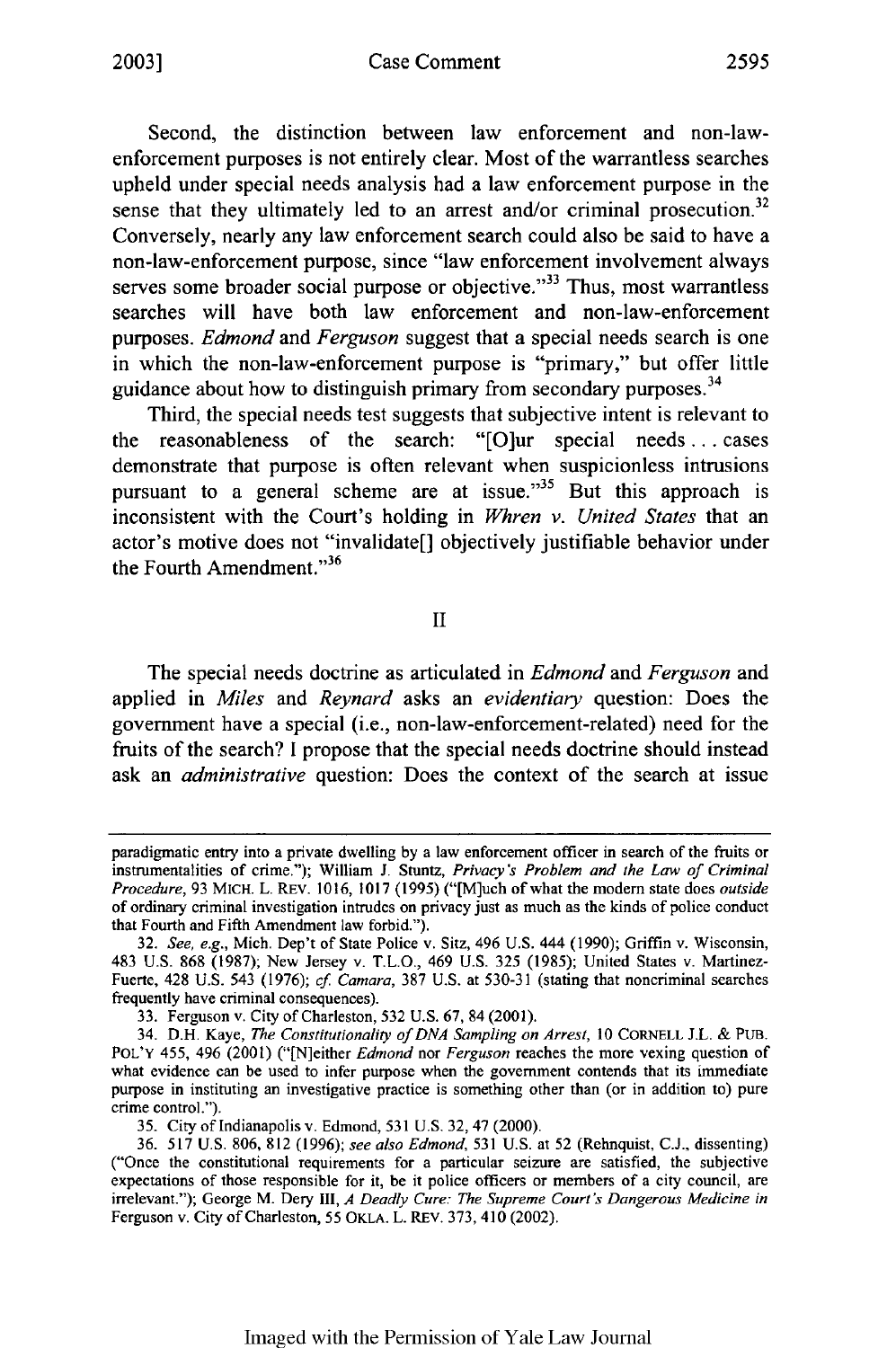create a special need for warrantless searches? When the government conducts business-as-usual crime fighting, the Fourth Amendment requires that searches and seizures be based on individualized suspicion.<sup>37</sup> But when the context of the search differs from everyday police work, the government may be able to articulate a special need for warrantless searches, even if its primary purpose in obtaining that evidence is prosecutorial.

Thus, school searches fall within the special needs exception because the warrant requirement is unsuited to the school environment. Requiring teachers, who are not familiar with Fourth Amendment jurisprudence, to obtain a warrant before searching a student "would unduly interfere with the maintenance of the swift and informal disciplinary procedures needed in the schools."3'8 Similarly, warrantless stops near the border are permissible on the ground that a warrant requirement "would be impractical because the flow of traffic tends to be too heavy to allow the particularized study of a given car."<sup>39</sup> Likewise, suspicionless drug testing of railroad employees immediately after an accident is necessary because the delay required to obtain a warrant would destroy much of the toxicological evidence the government needs to determine whether the accident was drug- or alcoholrelated—again, an administrative consideration.<sup>40</sup> And so on.

The administrative interpretation of the special needs doctrine suggests that the *Edmond* highway checkpoint program was unconstitutional because, with the narrow exception of border searches,<sup>41</sup> highway checkpoints cannot be justified by an administrative special need. Drug couriers are the targets of everyday law enforcement. Their illegal activities are supposed to make them susceptible to apprehension through ordinary law enforcement methods. The suspicionless searches at the highway checkpoints were simply a shortcut around these methods.

The key fact in *Ferguson* was that law enforcement and city prosecutors were involved in the hospital's drug-testing program from its inception--deciding who would be tested, how and when the tests would be conducted, and even establishing a chain of custody for the evidence.<sup>42</sup> Unlike the drug tests of railroad employees (upheld in *Skinner)* or high

42. Ferguson v. City of Charleston, 532 U.S. 67, 82 (2001).

<sup>37.</sup> See Mincey v. Arizona, 437 U.S. 385, 393 (1978) ("[T]he mere fact that law enforcement may be made more efficient can never by itself justify disregard of the Fourth Amendment.").

<sup>38.</sup> New Jersey v. T.L.O., 469 U.S. 325, 340 (1985).

<sup>39.</sup> United States v. Martinez-Fuerte, 428 U.S. 543, 557 (1976).

<sup>40.</sup> Skinner v. Ry. Labor Executives' Ass'n, 489 U.S. 602, 623 (1989).

<sup>41.</sup> Border searches are necessary "because of national self protection reasonably requiring one entering the country to identify himself as entitled to come in, and his belongings as effects which may be lawfully brought in." Carroll v. United States, 267 U.S. 132, 154 (1925). The heavy flow of traffic at the border makes a random search regime the only way to administer such searches. But this administrative need does not extend to highway checkpoints outside the border search context. See Edmond, 531 U.S. at 56 (Thomas, J., dissenting) ("I rather doubt that the Framers of the Fourth Amendment would have considered 'reasonable' a program of indiscriminate stops of individuals not suspected of wrongdoing.").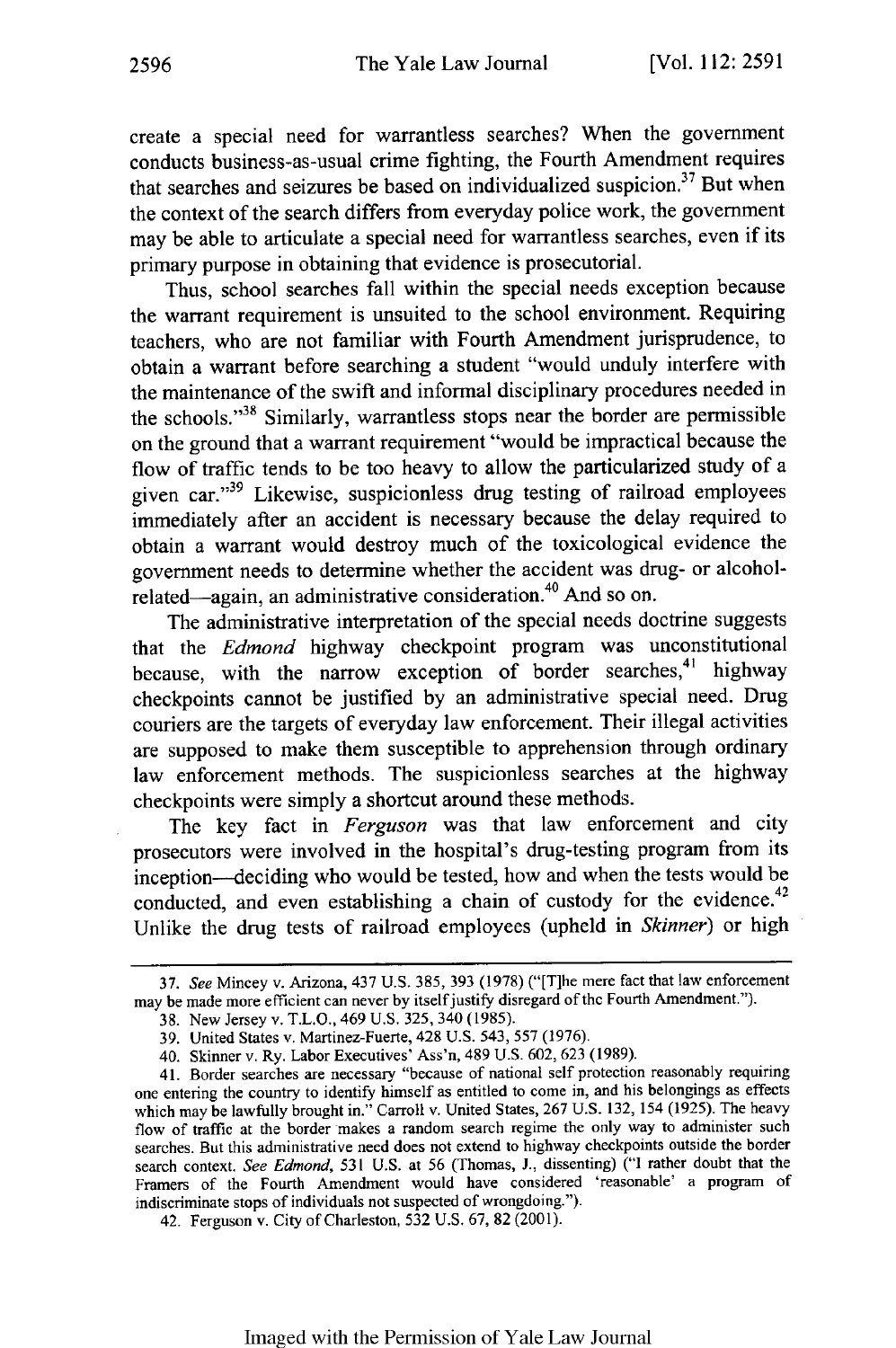school students (upheld in *Earls),* the drug tests in *Ferguson* were not administered by officials unfamiliar with Fourth Amendment jurisprudence. Nor was there any danger, as in *Skinner,* that evidence would be lost because of the delay necessary to obtain a warrant, since the women were in the hospital for an extended period to give birth. The involvement of police and prosecutors in the administration of the program has constitutional significance, not because it reveals a primary law enforcement purpose, but rather because it suggests that, as in *Edmond,* the warrantless search program was nothing more than a police shortcut.

This brief account of the Court's recent cases suggests that, under the administrative interpretation, the special needs doctrine would likely apply when (1) the search is administered by non-law-enforcement officials; (2) the delay necessary to obtain a warrant would result in the loss of evidence or otherwise frustrate the purpose of the search; or (3) the context in which the search is conducted necessarily requires randomness, for example because of the sheer number of searches involved. $43$ 

III

Does the context of the searches conducted pursuant to the DNA Act create a need for a warrantless regime of searches? The benefit to innocent persons of an accurate DNA database suggests that the answer is yes.

One reason suspicionless searches are disfavored under the Fourth Amendment is the burden such searches place on innocent persons.<sup>44</sup> Under a suspicionless search regime, innocent persons are inconvenienced and intruded upon in a way they would not be if the government were required to obtain a warrant based on individualized suspicion of wrongdoing. Consequently, if a suspicionless search regime has important collateral benefits to innocent persons (beyond the generalized benefit of better law enforcement, which would exist in any search regime), those consequences are a good argument in favor of the constitutionality of the searches.

The *Miles* court quickly dismissed the benefit to innocent persons of an accurate DNA database, noting that "[ijf a convicted felon wants to be exonerated of a crime for which he is wrongly accused, he will presumably submit voluntarily to a DNA test."<sup>45</sup> But the court ignored the important benefit to a wrongly accused person of a database that would eliminate him as a suspect, not by ruling him out, but by incriminating someone else. For example, if two or more individuals commit a crime, but only one leaves

<sup>43.</sup> This list is meant to be illustrative (rather than exhaustive) of the kinds of administrative reasons that would justify a special needs exception.

*<sup>44.</sup> See* Arnold H. Loewy, *The Fourth Amendment as a Device for Protecting the Innocent,* 81 MICH. L. REV. 1229(1983).

*<sup>45.</sup> Miles,* 228 F. Supp. 2d at 1139.